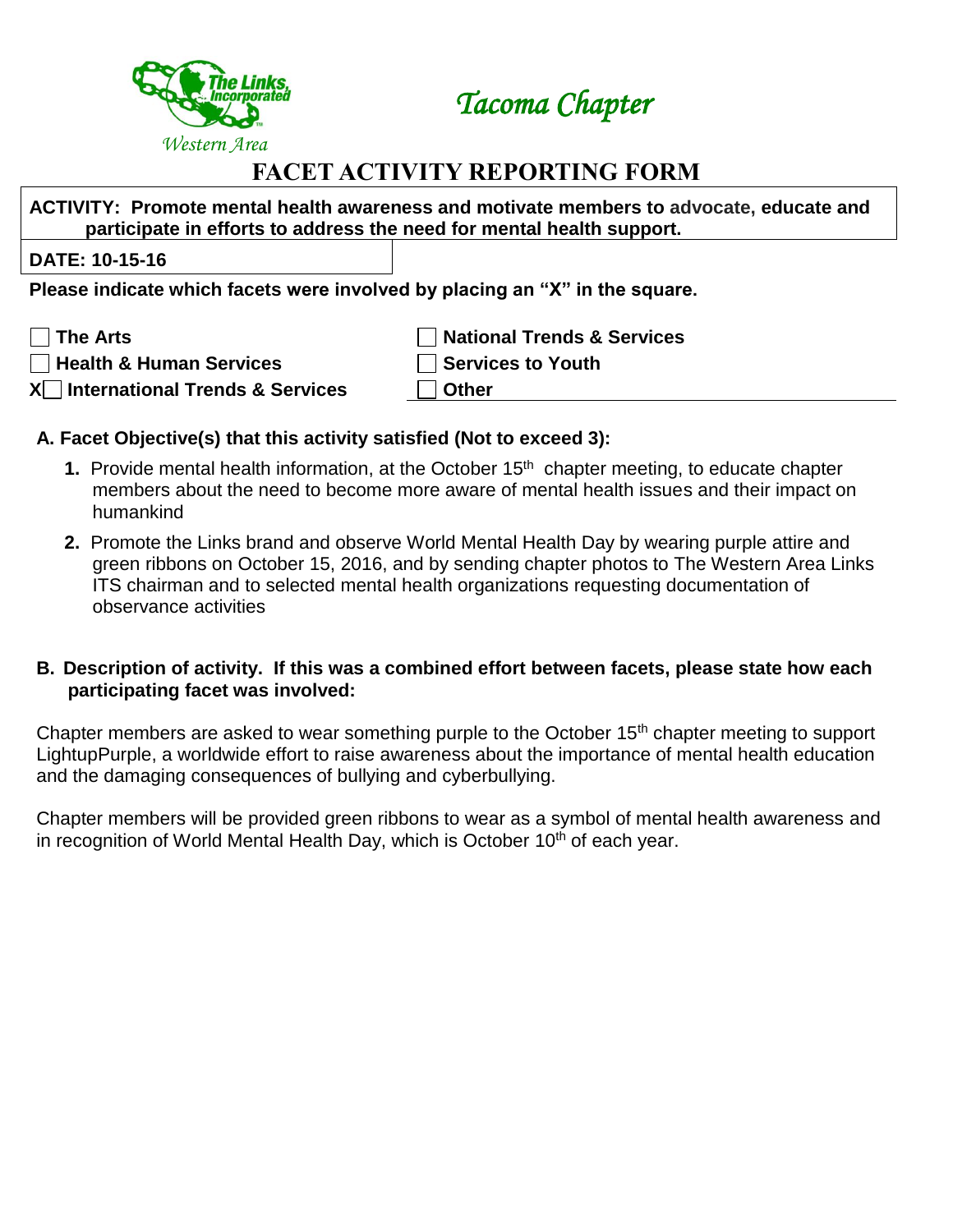## **D. Methods used to determine the target group(s):**

**E. Targeted group(s) (Please insert the numbers for all that apply)**

- **\_25\_\_ WOMEN \_\_\_ MEN**
- **\_\_\_ CHILDREN \_\_\_ (AGES 0-12) \_\_\_TEENS (AGES 13-18) \_\_\_YOUNG ADULTS (AGES 19-24)**
- \_\_\_\_ SENIOR CITIZENS \_\_\_\_ FAMILY \_\_\_\_ OTHERS ( PLEASE SPECIFY) \_\_\_ MALES (TOTAL) \_\_\_ FEMALES (TOTAL)
- **\_\_\_ TOTAL NUMBER OF PEOPLE SERVED \_\_\_\_\_\_\_\_\_\_\_\_\_ AVERAGE HOUSEHOLD INCOME**
- **\_\_\_ AMERICAN INDIAN OR ALASKA NATIVE \_\_\_ ASIAN \_\_25\_BLACK OR AFRICAN AMERICAN**
- **\_\_\_ NATIVE HAWAIAN OR OTHER PACIFIC ISLANDER \_\_\_WHITE \_\_\_ HISPANIC OR LATINO**
- **\_\_\_ OTHER (PLEASE SPECIFY)**

**F. Description of activity participants and attendees (age range, gender, any businesses, etc.:**

| Number of members in Chapter                        |  |  |  |
|-----------------------------------------------------|--|--|--|
| Number of members who participated in this activity |  |  |  |
| <b>Number of attendees</b>                          |  |  |  |

Were other community groups involved in or collaborated with for the program?  $\Box$  Yes  $\Box$  No **If yes, give names of groups and describe their involvement.** 

| <b>Cost of the Activity</b>                                                                                                                  |                     |    |  |
|----------------------------------------------------------------------------------------------------------------------------------------------|---------------------|----|--|
| <b>Projected Budget</b>                                                                                                                      | <b>Actual Cost:</b> |    |  |
| Was a grant or underwriting obtained?<br>∣ ∣Yes<br><b>No</b><br>If yes, give amount and funding source name(s) and address (es).             |                     |    |  |
|                                                                                                                                              |                     | \$ |  |
|                                                                                                                                              |                     | \$ |  |
|                                                                                                                                              |                     | \$ |  |
| <b>Total amount underwritten</b>                                                                                                             |                     |    |  |
| Were any in-kind donations/services provided?<br><b>Yes</b><br><b>No</b><br>If yes, give amount and funding source name(s) and address (es). |                     |    |  |
|                                                                                                                                              |                     |    |  |